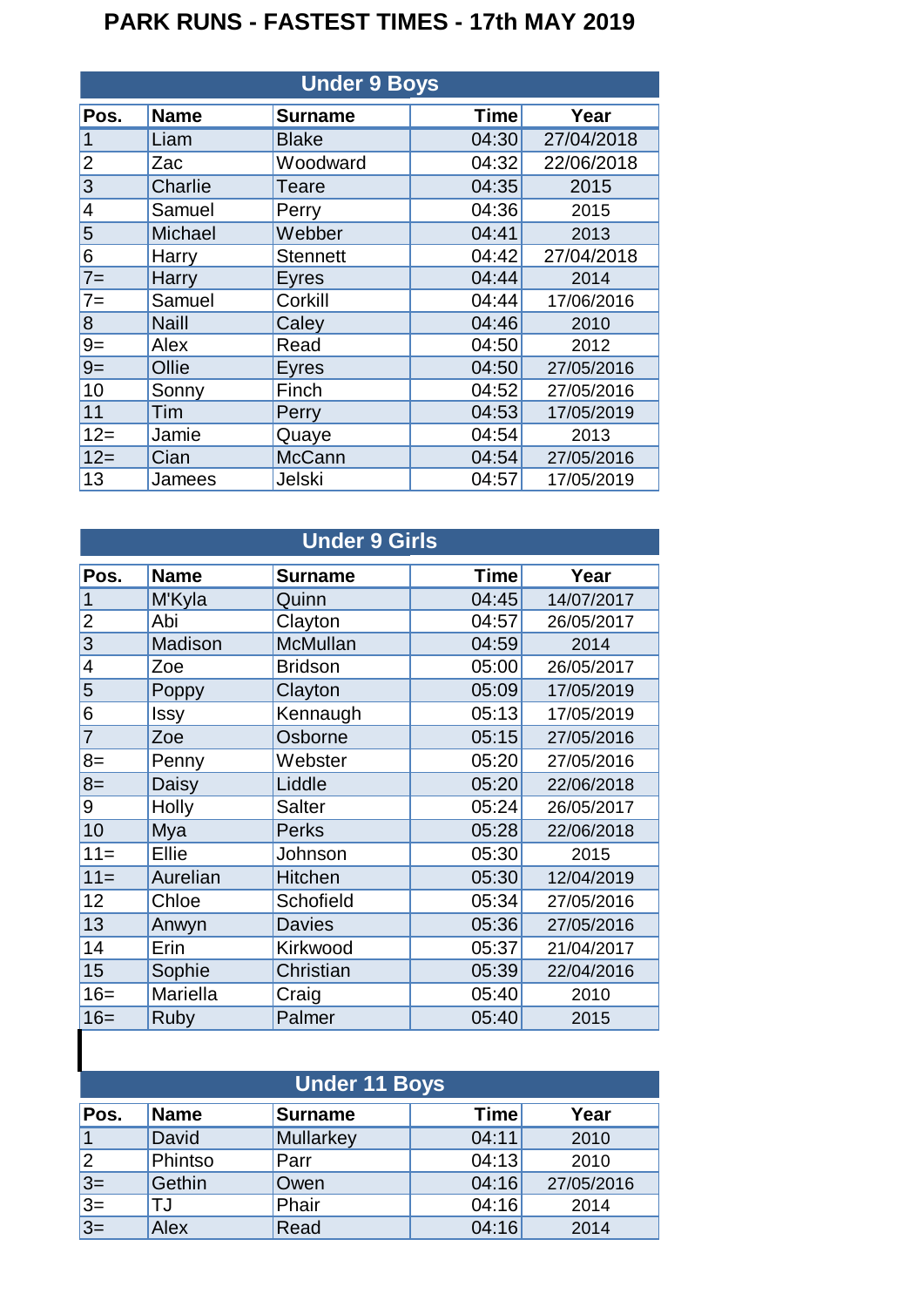| $3=$   | Charlie | Teare           | 04:16 | 16/06/2017 |
|--------|---------|-----------------|-------|------------|
| 4      | Samuel  | Perry           | 04:17 | 27/05/2016 |
| 5      | Liam    | <b>Blake</b>    | 04:18 | 12/04/2019 |
| 6      | George  | <b>Salter</b>   | 04:19 | 12/04/2019 |
|        | Zack    | Woodward        | 04:20 | 12/04/2019 |
| 8      | Regan   | Corrin          | 04:21 | 14/07/2017 |
| 9      | Samuel  | Corkill         | 04:23 | 27/04/2018 |
|        | Cian    | Howard          | 04:24 | 27/05/2016 |
| 10     | Dominic | Dunwell         | 04:25 | 07/04/2017 |
| $11 =$ | Corbyn  | Schade          | 04:28 | 27/05/2016 |
| $11 =$ | Deaglan | <b>Blake</b>    | 04:28 | 18/05/2018 |
| $11 =$ | Harry   | <b>Stennett</b> | 04:28 | 12/04/2019 |
| $11 =$ | Freddie | Crowe           | 04:28 | 12/04/2019 |
| 12     | Callum  | <b>Sherry</b>   | 04:29 | 2013       |
|        |         |                 |       |            |

| <b>U11 Girls</b> |                 |                |             |            |  |
|------------------|-----------------|----------------|-------------|------------|--|
| Pos.             | <b>Name</b>     | <b>Surname</b> | <b>Time</b> | Year       |  |
| 1                | Macy            | Hillier        | 04:20       | 27/05/2016 |  |
| $\overline{2}$   | Jess            | Hill           | 04:25       | 2011       |  |
| 3                | Abi             | Clayton        | 04:29       | 12/04/2019 |  |
| 4                | Penny           | Webster        | 04:35       | 22/06/2018 |  |
| 5                | Lucy            | Ormsby         | 04:39       | 22/06/2018 |  |
| 6                | Holly           | <b>Salter</b>  | 04:39       | 12/04/2019 |  |
| $7 =$            | Mkyla           | Quinn          | 04:42       | 13/04/2018 |  |
| $7 =$            | Madison         | McMullan       | 04:42       | 27/05/2016 |  |
| 8                | May-Saa         | Smith          | 04:49       | 27/04/2018 |  |
| 9                | Ella            | Crowe          | 04:51       | 2015       |  |
| 10               | <b>Mariella</b> | Craig          | 04:52       | 2012       |  |
| 11               | Catherine       | Perry          | 04:54       | 2015       |  |
| 12               | Lainie          | <b>Sharpe</b>  | 04:55       | 07/04/2017 |  |
| 13               | Lucy            | Mason          | 04:56       | 2014       |  |
| 14               | Holly           | O'Donnell      | 04:58       | 22/06/2018 |  |
| 15               | Victoria        | Johnson        | 05:04       | 22/04/2016 |  |
| 16               | Robyn           | <b>Taylor</b>  | 05:09       | 2010       |  |

| <b>SHORT COURSE - OVERALL</b> |              |                |             |            |  |
|-------------------------------|--------------|----------------|-------------|------------|--|
| Pos.                          | <b>Name</b>  | <b>Surname</b> | <b>Time</b> | Year       |  |
|                               | <b>Kevin</b> | Loundes        | 08:51       |            |  |
| $\overline{c}$                | Jamie        | <b>Newton</b>  | 09:09       | 2015       |  |
| 3                             | Stephen      | Garrett        | 09:10       |            |  |
| 4                             | <b>Rhys</b>  | Owen           | 09:07       | 07/04/2017 |  |
| 5                             | Rachael      | Franklin       | 09:28       |            |  |
| 6                             | Ryan         | Fairclough     | 09:32       |            |  |
| 7                             | Peter        | <b>Bradley</b> | 09:36       |            |  |
| 8                             | Jonny        | <b>Hynes</b>   | 09:37       | 17/06/2016 |  |
| 9                             | leuan        | Owen           | 09:40       | 27/04/2018 |  |
| $10=$                         | Like         | Phair          | 09:46       | 22/06/2018 |  |
| $10=$                         | David        | Mullarkey      | 09:46       |            |  |
| 11                            | Deacon       | Lombard-Chibna | 09:49       | 27/04/2018 |  |
| 12                            | Alex         | <b>Bell</b>    | 09:51       | 2015       |  |
| 13                            | Jordan       | Cain           | 09:52       |            |  |
| 14                            | Jake         | Richmond       | 09:56       | 17/05/2019 |  |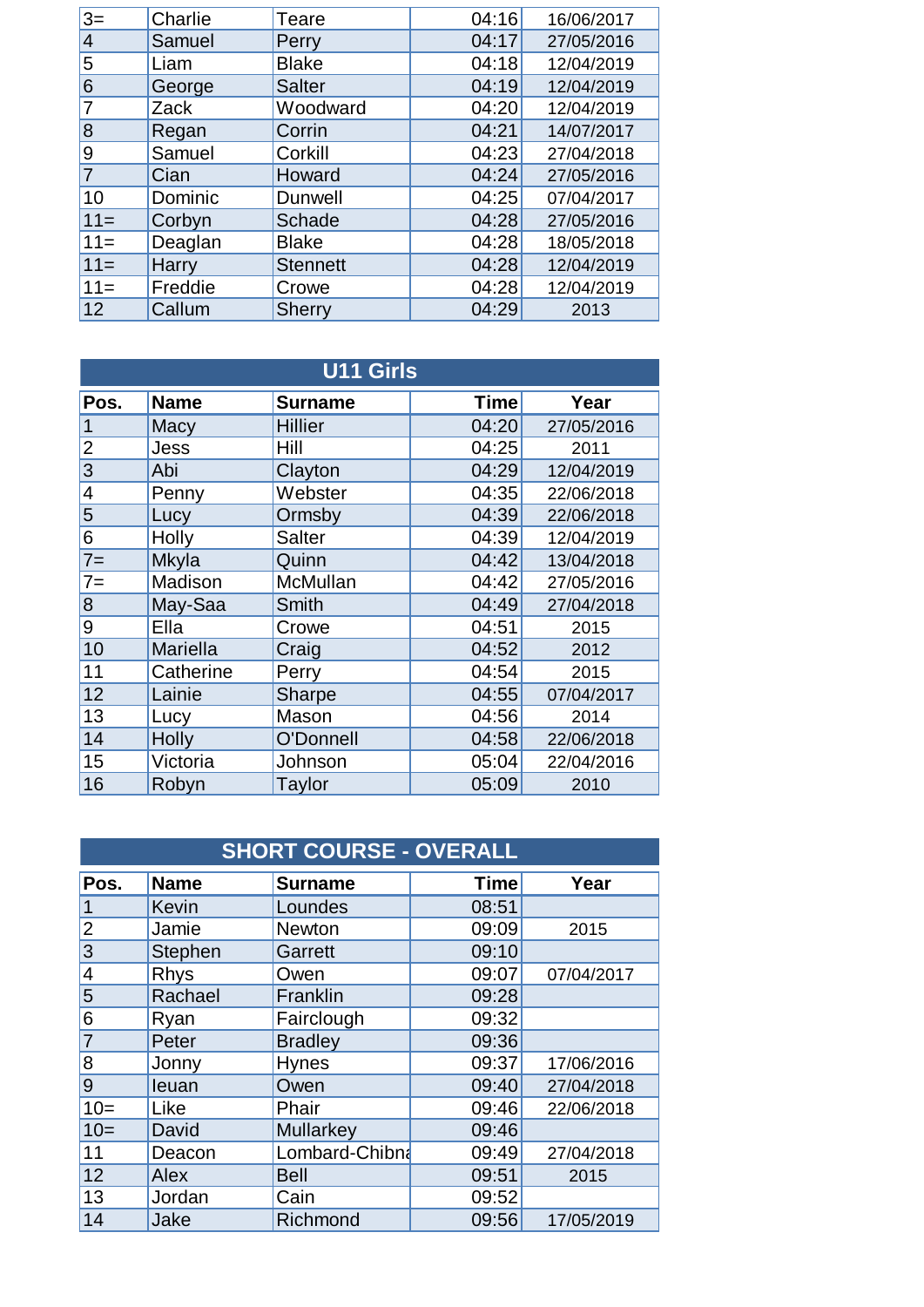| $15=$           | Paul         | Renshaw          | 09:57 |            |
|-----------------|--------------|------------------|-------|------------|
| $15=$           | Ryan         | Teare            | 09:57 | 27/04/2018 |
| $\overline{16}$ | Nigel        | Quaye            | 09:58 |            |
| 17              | Rebecca      | Wallace          | 09:59 |            |
| $\overline{18}$ | James        | <b>Strickett</b> | 10:01 | 07/04/2017 |
| 19              | <b>Chris</b> | Reynolds         | 10:07 |            |
| 20              | <b>Mark</b>  | Turner           | 10:08 |            |

| <b>SHORT COURSE - LADIES</b> |              |                  |             |            |
|------------------------------|--------------|------------------|-------------|------------|
| Pos.                         | <b>Name</b>  | <b>Surname</b>   | <b>Time</b> | Year       |
| 1                            | Rachael      | Franklin         | 09:28       |            |
| $\overline{c}$               | Rebecca      | Wallace          | 09:59       | 2013       |
| $\overline{3}$               | Gail         | <b>Griffiths</b> | 10:10       | 2009       |
| 4                            | Macy         | Hillier          | 10:51       | 22/06/2018 |
| 5                            | Ella         | Crowe            | 10:55       | 27/04/2018 |
| 6                            | Rebecca      | <b>Storrie</b>   | 10:59       | 2014       |
| 7                            | Phoebe       | Coates           | 11:00       | 12/04/2019 |
| 8                            | Alice        | Cashin           | 11:06       | 13/04/2018 |
| 9                            | Kate         | Cashin           | 11:13       | 13/04/2018 |
| 10                           | Jess         | Hill             | 11:17       | 2014       |
| 11                           | Catherine    | Perry            | 11:18       | 27/04/2018 |
| $12=$                        | Ashleigh     | Lachenect        | 11:19       | 2014       |
| $12 =$                       | Mia          | <b>Dunwell</b>   | 11:19       | 12/04/2019 |
| 13                           | Maddison     | McMullan         | 11:29       | 12/04/2019 |
| $14=$                        | Ellen        | Quane            | 11:31       | 2014       |
| $14=$                        | Lorna        | <b>Spiers</b>    | 11:31       | 2014       |
| 15                           | <b>Holly</b> | <b>Burgess</b>   | 11:36       | 17/06/2016 |
| 16                           | Claire       | Sproule          | 11:37       | 17/06/2016 |
| 17                           | Lydia        | <b>Morris</b>    | 11:43       | 13/04/2018 |
| 18                           | Tuula        | Canavan          | 11:47       | 2013       |
| 19                           | Kate         | Cashin           | 11:49       | 27/05/2016 |
| 20                           | Holly        | Burgess          | 11:52       | 27/04/2018 |
| 21                           | Claire       | Spoule           | 11:56       | 22/04/2016 |

| <b>LONG COURSE - OVERALL</b> |             |                |             |            |  |
|------------------------------|-------------|----------------|-------------|------------|--|
| Pos.                         | <b>Name</b> | <b>Surname</b> | <b>Time</b> | Year       |  |
| 1                            | Oliver      | Lockley        | 19:11       | 17/06/2016 |  |
| $\overline{2}$               | Kevin       | Loundes        | 19:22       |            |  |
| 3                            | Alan        | Corlett        | 19:36       | 07/04/2017 |  |
| 4                            | Andy        | Cannell        | 20:34       |            |  |
| 5                            | Oran        | Smith          | 20:37       | 12/04/2019 |  |
| 6                            | Andrew      | <b>Nash</b>    | 20:45       | 12/04/2019 |  |
| 7                            | Wayne       | <b>Smith</b>   | 20:51       |            |  |
| 8                            | Ben         | Corkill        | 20:59       |            |  |
| 8                            | Edward      | Gumbley        | 21:06       |            |  |
| $9=$                         | <b>Nick</b> | Colburn        | 21:12       | 21/04/2017 |  |
| $9=$                         | Andy        | Isacc          | 21:12       | 20/06/2018 |  |
| 10                           | leuan       | Owen           | 21:15       | 12/04/2019 |  |
| 11                           | Christian   | Varley         | 21:19       | 07/04/2017 |  |
| $12 =$                       | Mike        | Garrett        | 21:27       |            |  |
| $12 =$                       | Gianni      | Epifanni       | 21:27       |            |  |